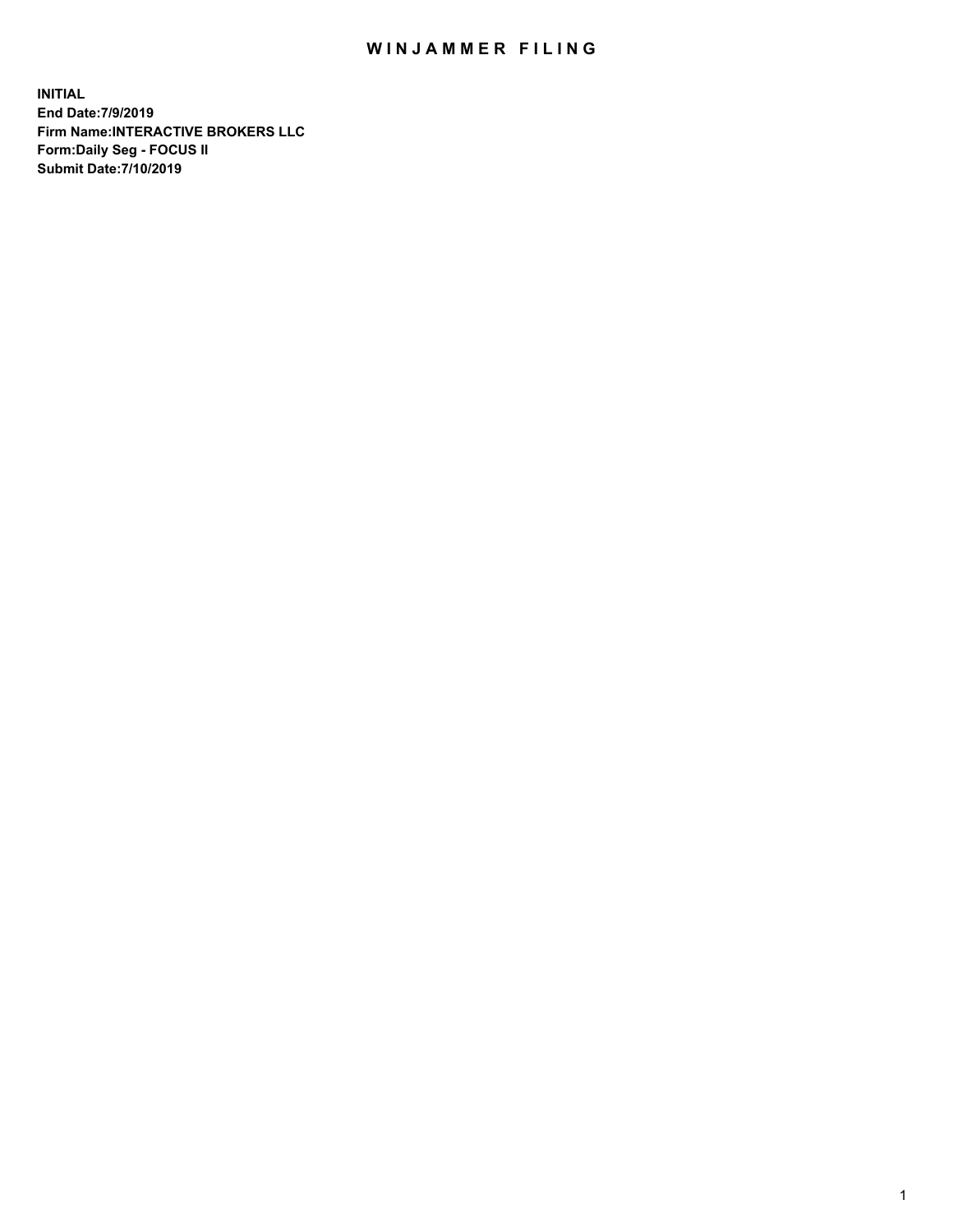**INITIAL End Date:7/9/2019 Firm Name:INTERACTIVE BROKERS LLC Form:Daily Seg - FOCUS II Submit Date:7/10/2019 Daily Segregation - Cover Page**

| Name of Company                                                                                                                                                                                                                                                                                                                | <b>INTERACTIVE BROKERS LLC</b>                                                                  |
|--------------------------------------------------------------------------------------------------------------------------------------------------------------------------------------------------------------------------------------------------------------------------------------------------------------------------------|-------------------------------------------------------------------------------------------------|
| <b>Contact Name</b>                                                                                                                                                                                                                                                                                                            | James Menicucci                                                                                 |
| <b>Contact Phone Number</b>                                                                                                                                                                                                                                                                                                    | 203-618-8085                                                                                    |
| <b>Contact Email Address</b>                                                                                                                                                                                                                                                                                                   | jmenicucci@interactivebrokers.c<br>om                                                           |
| FCM's Customer Segregated Funds Residual Interest Target (choose one):<br>a. Minimum dollar amount: ; or<br>b. Minimum percentage of customer segregated funds required:% ; or<br>c. Dollar amount range between: and; or<br>d. Percentage range of customer segregated funds required between:% and%.                         | $\overline{\mathbf{0}}$<br>$\overline{\mathbf{0}}$<br>155,000,000 245,000,000<br>0 <sub>0</sub> |
| FCM's Customer Secured Amount Funds Residual Interest Target (choose one):<br>a. Minimum dollar amount: ; or<br>b. Minimum percentage of customer secured funds required:% ; or<br>c. Dollar amount range between: and; or<br>d. Percentage range of customer secured funds required between:% and%.                           | $\overline{\mathbf{0}}$<br>0<br>80,000,000 120,000,000<br>0 <sub>0</sub>                        |
| FCM's Cleared Swaps Customer Collateral Residual Interest Target (choose one):<br>a. Minimum dollar amount: ; or<br>b. Minimum percentage of cleared swaps customer collateral required:% ; or<br>c. Dollar amount range between: and; or<br>d. Percentage range of cleared swaps customer collateral required between:% and%. | $\overline{\mathbf{0}}$<br><u>0</u><br>$\underline{0}$ $\underline{0}$<br>00                    |

Attach supporting documents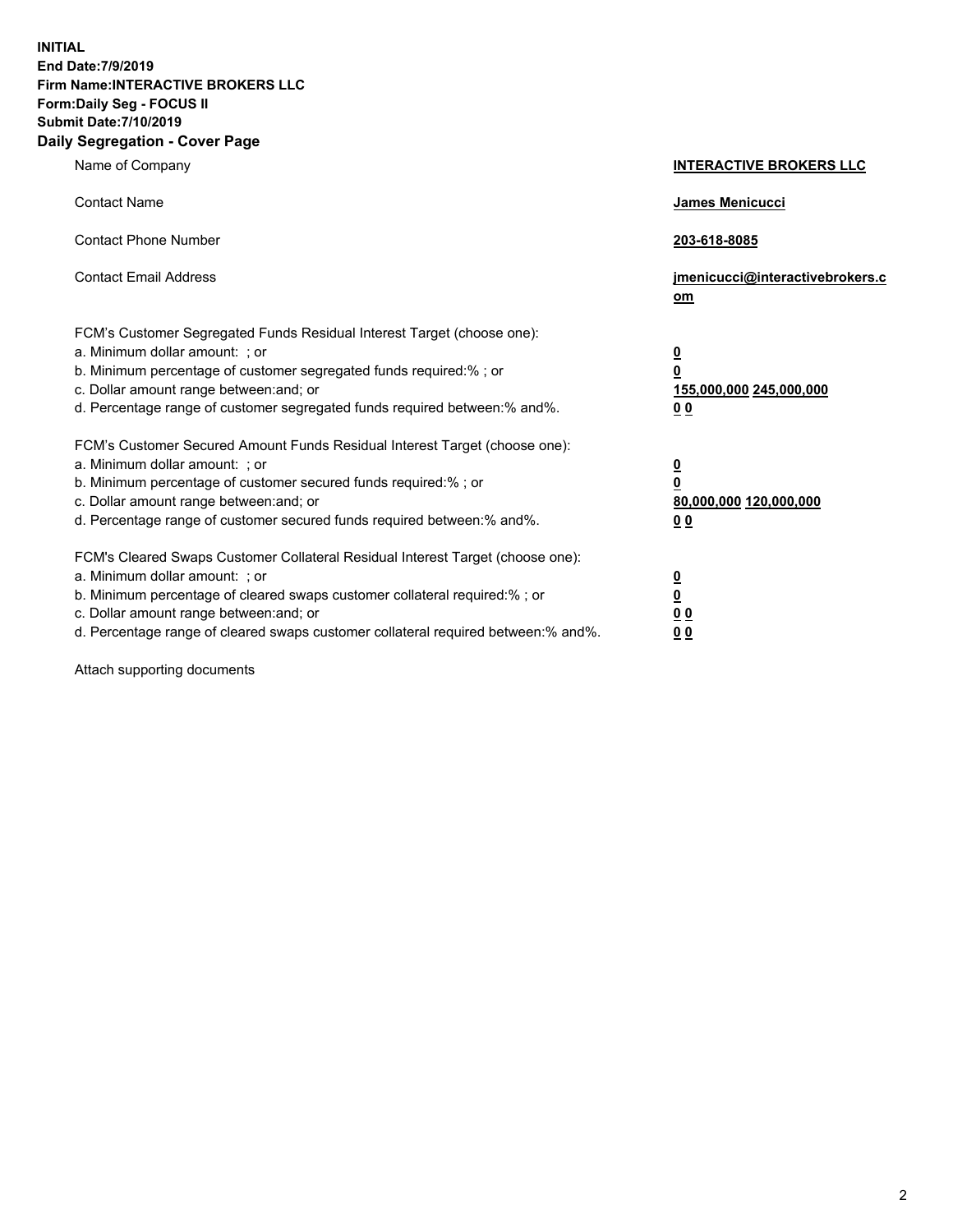## **INITIAL End Date:7/9/2019 Firm Name:INTERACTIVE BROKERS LLC Form:Daily Seg - FOCUS II Submit Date:7/10/2019 Daily Segregation - Secured Amounts**

| 2011 - 2001 - 2001 - 2000 - 2011 - 2011 - 2011 - 2011 - 2011 - 2011 - 2012 - 2012 - 2012 - 2014 - 20 |                                                                                                                                                                                                                                                                                                                                                                                                                                                                                                                                                                                                                                                                                                                                                                                                                                                                                                                                                                                                                                                                                                                                                                                                                                                                                                                                                                                                                                                                                                                                                                                                                                                                                                                                                                                                                                                                                                                                                                                                                                                                                                                                                                                                                                                                                                                                                                                                          |
|------------------------------------------------------------------------------------------------------|----------------------------------------------------------------------------------------------------------------------------------------------------------------------------------------------------------------------------------------------------------------------------------------------------------------------------------------------------------------------------------------------------------------------------------------------------------------------------------------------------------------------------------------------------------------------------------------------------------------------------------------------------------------------------------------------------------------------------------------------------------------------------------------------------------------------------------------------------------------------------------------------------------------------------------------------------------------------------------------------------------------------------------------------------------------------------------------------------------------------------------------------------------------------------------------------------------------------------------------------------------------------------------------------------------------------------------------------------------------------------------------------------------------------------------------------------------------------------------------------------------------------------------------------------------------------------------------------------------------------------------------------------------------------------------------------------------------------------------------------------------------------------------------------------------------------------------------------------------------------------------------------------------------------------------------------------------------------------------------------------------------------------------------------------------------------------------------------------------------------------------------------------------------------------------------------------------------------------------------------------------------------------------------------------------------------------------------------------------------------------------------------------------|
| Foreign Futures and Foreign Options Secured Amounts                                                  |                                                                                                                                                                                                                                                                                                                                                                                                                                                                                                                                                                                                                                                                                                                                                                                                                                                                                                                                                                                                                                                                                                                                                                                                                                                                                                                                                                                                                                                                                                                                                                                                                                                                                                                                                                                                                                                                                                                                                                                                                                                                                                                                                                                                                                                                                                                                                                                                          |
|                                                                                                      | $0$ [7305]                                                                                                                                                                                                                                                                                                                                                                                                                                                                                                                                                                                                                                                                                                                                                                                                                                                                                                                                                                                                                                                                                                                                                                                                                                                                                                                                                                                                                                                                                                                                                                                                                                                                                                                                                                                                                                                                                                                                                                                                                                                                                                                                                                                                                                                                                                                                                                                               |
|                                                                                                      |                                                                                                                                                                                                                                                                                                                                                                                                                                                                                                                                                                                                                                                                                                                                                                                                                                                                                                                                                                                                                                                                                                                                                                                                                                                                                                                                                                                                                                                                                                                                                                                                                                                                                                                                                                                                                                                                                                                                                                                                                                                                                                                                                                                                                                                                                                                                                                                                          |
|                                                                                                      |                                                                                                                                                                                                                                                                                                                                                                                                                                                                                                                                                                                                                                                                                                                                                                                                                                                                                                                                                                                                                                                                                                                                                                                                                                                                                                                                                                                                                                                                                                                                                                                                                                                                                                                                                                                                                                                                                                                                                                                                                                                                                                                                                                                                                                                                                                                                                                                                          |
| A. Cash                                                                                              | 471,264,979 [7315]                                                                                                                                                                                                                                                                                                                                                                                                                                                                                                                                                                                                                                                                                                                                                                                                                                                                                                                                                                                                                                                                                                                                                                                                                                                                                                                                                                                                                                                                                                                                                                                                                                                                                                                                                                                                                                                                                                                                                                                                                                                                                                                                                                                                                                                                                                                                                                                       |
| B. Securities (at market)                                                                            | 0 [7317]                                                                                                                                                                                                                                                                                                                                                                                                                                                                                                                                                                                                                                                                                                                                                                                                                                                                                                                                                                                                                                                                                                                                                                                                                                                                                                                                                                                                                                                                                                                                                                                                                                                                                                                                                                                                                                                                                                                                                                                                                                                                                                                                                                                                                                                                                                                                                                                                 |
|                                                                                                      | 18,129,899 [7325]                                                                                                                                                                                                                                                                                                                                                                                                                                                                                                                                                                                                                                                                                                                                                                                                                                                                                                                                                                                                                                                                                                                                                                                                                                                                                                                                                                                                                                                                                                                                                                                                                                                                                                                                                                                                                                                                                                                                                                                                                                                                                                                                                                                                                                                                                                                                                                                        |
| Exchange traded options                                                                              |                                                                                                                                                                                                                                                                                                                                                                                                                                                                                                                                                                                                                                                                                                                                                                                                                                                                                                                                                                                                                                                                                                                                                                                                                                                                                                                                                                                                                                                                                                                                                                                                                                                                                                                                                                                                                                                                                                                                                                                                                                                                                                                                                                                                                                                                                                                                                                                                          |
|                                                                                                      | 71,088 [7335]                                                                                                                                                                                                                                                                                                                                                                                                                                                                                                                                                                                                                                                                                                                                                                                                                                                                                                                                                                                                                                                                                                                                                                                                                                                                                                                                                                                                                                                                                                                                                                                                                                                                                                                                                                                                                                                                                                                                                                                                                                                                                                                                                                                                                                                                                                                                                                                            |
|                                                                                                      | -31,275 [7337]                                                                                                                                                                                                                                                                                                                                                                                                                                                                                                                                                                                                                                                                                                                                                                                                                                                                                                                                                                                                                                                                                                                                                                                                                                                                                                                                                                                                                                                                                                                                                                                                                                                                                                                                                                                                                                                                                                                                                                                                                                                                                                                                                                                                                                                                                                                                                                                           |
|                                                                                                      | 489,434,691 [7345]                                                                                                                                                                                                                                                                                                                                                                                                                                                                                                                                                                                                                                                                                                                                                                                                                                                                                                                                                                                                                                                                                                                                                                                                                                                                                                                                                                                                                                                                                                                                                                                                                                                                                                                                                                                                                                                                                                                                                                                                                                                                                                                                                                                                                                                                                                                                                                                       |
|                                                                                                      | 13,705 [7351]                                                                                                                                                                                                                                                                                                                                                                                                                                                                                                                                                                                                                                                                                                                                                                                                                                                                                                                                                                                                                                                                                                                                                                                                                                                                                                                                                                                                                                                                                                                                                                                                                                                                                                                                                                                                                                                                                                                                                                                                                                                                                                                                                                                                                                                                                                                                                                                            |
|                                                                                                      | 0 [7352] 13,705 [7354]                                                                                                                                                                                                                                                                                                                                                                                                                                                                                                                                                                                                                                                                                                                                                                                                                                                                                                                                                                                                                                                                                                                                                                                                                                                                                                                                                                                                                                                                                                                                                                                                                                                                                                                                                                                                                                                                                                                                                                                                                                                                                                                                                                                                                                                                                                                                                                                   |
|                                                                                                      | 489,448,396 [7355]                                                                                                                                                                                                                                                                                                                                                                                                                                                                                                                                                                                                                                                                                                                                                                                                                                                                                                                                                                                                                                                                                                                                                                                                                                                                                                                                                                                                                                                                                                                                                                                                                                                                                                                                                                                                                                                                                                                                                                                                                                                                                                                                                                                                                                                                                                                                                                                       |
|                                                                                                      |                                                                                                                                                                                                                                                                                                                                                                                                                                                                                                                                                                                                                                                                                                                                                                                                                                                                                                                                                                                                                                                                                                                                                                                                                                                                                                                                                                                                                                                                                                                                                                                                                                                                                                                                                                                                                                                                                                                                                                                                                                                                                                                                                                                                                                                                                                                                                                                                          |
|                                                                                                      | 489,448,396 [7360]                                                                                                                                                                                                                                                                                                                                                                                                                                                                                                                                                                                                                                                                                                                                                                                                                                                                                                                                                                                                                                                                                                                                                                                                                                                                                                                                                                                                                                                                                                                                                                                                                                                                                                                                                                                                                                                                                                                                                                                                                                                                                                                                                                                                                                                                                                                                                                                       |
| 6.                                                                                                   |                                                                                                                                                                                                                                                                                                                                                                                                                                                                                                                                                                                                                                                                                                                                                                                                                                                                                                                                                                                                                                                                                                                                                                                                                                                                                                                                                                                                                                                                                                                                                                                                                                                                                                                                                                                                                                                                                                                                                                                                                                                                                                                                                                                                                                                                                                                                                                                                          |
|                                                                                                      |                                                                                                                                                                                                                                                                                                                                                                                                                                                                                                                                                                                                                                                                                                                                                                                                                                                                                                                                                                                                                                                                                                                                                                                                                                                                                                                                                                                                                                                                                                                                                                                                                                                                                                                                                                                                                                                                                                                                                                                                                                                                                                                                                                                                                                                                                                                                                                                                          |
|                                                                                                      |                                                                                                                                                                                                                                                                                                                                                                                                                                                                                                                                                                                                                                                                                                                                                                                                                                                                                                                                                                                                                                                                                                                                                                                                                                                                                                                                                                                                                                                                                                                                                                                                                                                                                                                                                                                                                                                                                                                                                                                                                                                                                                                                                                                                                                                                                                                                                                                                          |
|                                                                                                      | 113,276,114 [7500]                                                                                                                                                                                                                                                                                                                                                                                                                                                                                                                                                                                                                                                                                                                                                                                                                                                                                                                                                                                                                                                                                                                                                                                                                                                                                                                                                                                                                                                                                                                                                                                                                                                                                                                                                                                                                                                                                                                                                                                                                                                                                                                                                                                                                                                                                                                                                                                       |
|                                                                                                      | 0 [7520] 113,276,114 [7530]                                                                                                                                                                                                                                                                                                                                                                                                                                                                                                                                                                                                                                                                                                                                                                                                                                                                                                                                                                                                                                                                                                                                                                                                                                                                                                                                                                                                                                                                                                                                                                                                                                                                                                                                                                                                                                                                                                                                                                                                                                                                                                                                                                                                                                                                                                                                                                              |
|                                                                                                      |                                                                                                                                                                                                                                                                                                                                                                                                                                                                                                                                                                                                                                                                                                                                                                                                                                                                                                                                                                                                                                                                                                                                                                                                                                                                                                                                                                                                                                                                                                                                                                                                                                                                                                                                                                                                                                                                                                                                                                                                                                                                                                                                                                                                                                                                                                                                                                                                          |
|                                                                                                      | 413,743,825 [7540]                                                                                                                                                                                                                                                                                                                                                                                                                                                                                                                                                                                                                                                                                                                                                                                                                                                                                                                                                                                                                                                                                                                                                                                                                                                                                                                                                                                                                                                                                                                                                                                                                                                                                                                                                                                                                                                                                                                                                                                                                                                                                                                                                                                                                                                                                                                                                                                       |
|                                                                                                      | 0 [7560] 413,743,825 [7570]                                                                                                                                                                                                                                                                                                                                                                                                                                                                                                                                                                                                                                                                                                                                                                                                                                                                                                                                                                                                                                                                                                                                                                                                                                                                                                                                                                                                                                                                                                                                                                                                                                                                                                                                                                                                                                                                                                                                                                                                                                                                                                                                                                                                                                                                                                                                                                              |
|                                                                                                      |                                                                                                                                                                                                                                                                                                                                                                                                                                                                                                                                                                                                                                                                                                                                                                                                                                                                                                                                                                                                                                                                                                                                                                                                                                                                                                                                                                                                                                                                                                                                                                                                                                                                                                                                                                                                                                                                                                                                                                                                                                                                                                                                                                                                                                                                                                                                                                                                          |
|                                                                                                      | $0$ [7580]                                                                                                                                                                                                                                                                                                                                                                                                                                                                                                                                                                                                                                                                                                                                                                                                                                                                                                                                                                                                                                                                                                                                                                                                                                                                                                                                                                                                                                                                                                                                                                                                                                                                                                                                                                                                                                                                                                                                                                                                                                                                                                                                                                                                                                                                                                                                                                                               |
|                                                                                                      | $0$ [7590]                                                                                                                                                                                                                                                                                                                                                                                                                                                                                                                                                                                                                                                                                                                                                                                                                                                                                                                                                                                                                                                                                                                                                                                                                                                                                                                                                                                                                                                                                                                                                                                                                                                                                                                                                                                                                                                                                                                                                                                                                                                                                                                                                                                                                                                                                                                                                                                               |
|                                                                                                      | $0$ [7600]                                                                                                                                                                                                                                                                                                                                                                                                                                                                                                                                                                                                                                                                                                                                                                                                                                                                                                                                                                                                                                                                                                                                                                                                                                                                                                                                                                                                                                                                                                                                                                                                                                                                                                                                                                                                                                                                                                                                                                                                                                                                                                                                                                                                                                                                                                                                                                                               |
|                                                                                                      | $0$ [7610]                                                                                                                                                                                                                                                                                                                                                                                                                                                                                                                                                                                                                                                                                                                                                                                                                                                                                                                                                                                                                                                                                                                                                                                                                                                                                                                                                                                                                                                                                                                                                                                                                                                                                                                                                                                                                                                                                                                                                                                                                                                                                                                                                                                                                                                                                                                                                                                               |
|                                                                                                      | 0 [7615] 0 [7620]                                                                                                                                                                                                                                                                                                                                                                                                                                                                                                                                                                                                                                                                                                                                                                                                                                                                                                                                                                                                                                                                                                                                                                                                                                                                                                                                                                                                                                                                                                                                                                                                                                                                                                                                                                                                                                                                                                                                                                                                                                                                                                                                                                                                                                                                                                                                                                                        |
|                                                                                                      |                                                                                                                                                                                                                                                                                                                                                                                                                                                                                                                                                                                                                                                                                                                                                                                                                                                                                                                                                                                                                                                                                                                                                                                                                                                                                                                                                                                                                                                                                                                                                                                                                                                                                                                                                                                                                                                                                                                                                                                                                                                                                                                                                                                                                                                                                                                                                                                                          |
|                                                                                                      | $0$ [7640]                                                                                                                                                                                                                                                                                                                                                                                                                                                                                                                                                                                                                                                                                                                                                                                                                                                                                                                                                                                                                                                                                                                                                                                                                                                                                                                                                                                                                                                                                                                                                                                                                                                                                                                                                                                                                                                                                                                                                                                                                                                                                                                                                                                                                                                                                                                                                                                               |
|                                                                                                      | $0$ [7650]                                                                                                                                                                                                                                                                                                                                                                                                                                                                                                                                                                                                                                                                                                                                                                                                                                                                                                                                                                                                                                                                                                                                                                                                                                                                                                                                                                                                                                                                                                                                                                                                                                                                                                                                                                                                                                                                                                                                                                                                                                                                                                                                                                                                                                                                                                                                                                                               |
|                                                                                                      | $0$ [7660]                                                                                                                                                                                                                                                                                                                                                                                                                                                                                                                                                                                                                                                                                                                                                                                                                                                                                                                                                                                                                                                                                                                                                                                                                                                                                                                                                                                                                                                                                                                                                                                                                                                                                                                                                                                                                                                                                                                                                                                                                                                                                                                                                                                                                                                                                                                                                                                               |
|                                                                                                      | $0$ [7670]                                                                                                                                                                                                                                                                                                                                                                                                                                                                                                                                                                                                                                                                                                                                                                                                                                                                                                                                                                                                                                                                                                                                                                                                                                                                                                                                                                                                                                                                                                                                                                                                                                                                                                                                                                                                                                                                                                                                                                                                                                                                                                                                                                                                                                                                                                                                                                                               |
|                                                                                                      | 0 [7675] 0 [7680]                                                                                                                                                                                                                                                                                                                                                                                                                                                                                                                                                                                                                                                                                                                                                                                                                                                                                                                                                                                                                                                                                                                                                                                                                                                                                                                                                                                                                                                                                                                                                                                                                                                                                                                                                                                                                                                                                                                                                                                                                                                                                                                                                                                                                                                                                                                                                                                        |
|                                                                                                      |                                                                                                                                                                                                                                                                                                                                                                                                                                                                                                                                                                                                                                                                                                                                                                                                                                                                                                                                                                                                                                                                                                                                                                                                                                                                                                                                                                                                                                                                                                                                                                                                                                                                                                                                                                                                                                                                                                                                                                                                                                                                                                                                                                                                                                                                                                                                                                                                          |
|                                                                                                      | 72,894,940 [7700]                                                                                                                                                                                                                                                                                                                                                                                                                                                                                                                                                                                                                                                                                                                                                                                                                                                                                                                                                                                                                                                                                                                                                                                                                                                                                                                                                                                                                                                                                                                                                                                                                                                                                                                                                                                                                                                                                                                                                                                                                                                                                                                                                                                                                                                                                                                                                                                        |
|                                                                                                      | $0$ [7710]                                                                                                                                                                                                                                                                                                                                                                                                                                                                                                                                                                                                                                                                                                                                                                                                                                                                                                                                                                                                                                                                                                                                                                                                                                                                                                                                                                                                                                                                                                                                                                                                                                                                                                                                                                                                                                                                                                                                                                                                                                                                                                                                                                                                                                                                                                                                                                                               |
|                                                                                                      | 12,308,909 [7720]                                                                                                                                                                                                                                                                                                                                                                                                                                                                                                                                                                                                                                                                                                                                                                                                                                                                                                                                                                                                                                                                                                                                                                                                                                                                                                                                                                                                                                                                                                                                                                                                                                                                                                                                                                                                                                                                                                                                                                                                                                                                                                                                                                                                                                                                                                                                                                                        |
|                                                                                                      | 71,088 [7730]                                                                                                                                                                                                                                                                                                                                                                                                                                                                                                                                                                                                                                                                                                                                                                                                                                                                                                                                                                                                                                                                                                                                                                                                                                                                                                                                                                                                                                                                                                                                                                                                                                                                                                                                                                                                                                                                                                                                                                                                                                                                                                                                                                                                                                                                                                                                                                                            |
|                                                                                                      | <mark>-31,275</mark> [7735] <b>85,243,662</b> [7740]                                                                                                                                                                                                                                                                                                                                                                                                                                                                                                                                                                                                                                                                                                                                                                                                                                                                                                                                                                                                                                                                                                                                                                                                                                                                                                                                                                                                                                                                                                                                                                                                                                                                                                                                                                                                                                                                                                                                                                                                                                                                                                                                                                                                                                                                                                                                                     |
|                                                                                                      | 0 [7760]                                                                                                                                                                                                                                                                                                                                                                                                                                                                                                                                                                                                                                                                                                                                                                                                                                                                                                                                                                                                                                                                                                                                                                                                                                                                                                                                                                                                                                                                                                                                                                                                                                                                                                                                                                                                                                                                                                                                                                                                                                                                                                                                                                                                                                                                                                                                                                                                 |
|                                                                                                      | $0$ [7765]                                                                                                                                                                                                                                                                                                                                                                                                                                                                                                                                                                                                                                                                                                                                                                                                                                                                                                                                                                                                                                                                                                                                                                                                                                                                                                                                                                                                                                                                                                                                                                                                                                                                                                                                                                                                                                                                                                                                                                                                                                                                                                                                                                                                                                                                                                                                                                                               |
|                                                                                                      | 612,263,601 [7770]                                                                                                                                                                                                                                                                                                                                                                                                                                                                                                                                                                                                                                                                                                                                                                                                                                                                                                                                                                                                                                                                                                                                                                                                                                                                                                                                                                                                                                                                                                                                                                                                                                                                                                                                                                                                                                                                                                                                                                                                                                                                                                                                                                                                                                                                                                                                                                                       |
|                                                                                                      | 122,815,205 [7380]                                                                                                                                                                                                                                                                                                                                                                                                                                                                                                                                                                                                                                                                                                                                                                                                                                                                                                                                                                                                                                                                                                                                                                                                                                                                                                                                                                                                                                                                                                                                                                                                                                                                                                                                                                                                                                                                                                                                                                                                                                                                                                                                                                                                                                                                                                                                                                                       |
|                                                                                                      |                                                                                                                                                                                                                                                                                                                                                                                                                                                                                                                                                                                                                                                                                                                                                                                                                                                                                                                                                                                                                                                                                                                                                                                                                                                                                                                                                                                                                                                                                                                                                                                                                                                                                                                                                                                                                                                                                                                                                                                                                                                                                                                                                                                                                                                                                                                                                                                                          |
|                                                                                                      | 80,000,000 [7780]                                                                                                                                                                                                                                                                                                                                                                                                                                                                                                                                                                                                                                                                                                                                                                                                                                                                                                                                                                                                                                                                                                                                                                                                                                                                                                                                                                                                                                                                                                                                                                                                                                                                                                                                                                                                                                                                                                                                                                                                                                                                                                                                                                                                                                                                                                                                                                                        |
|                                                                                                      | 42,815,205 [7785]                                                                                                                                                                                                                                                                                                                                                                                                                                                                                                                                                                                                                                                                                                                                                                                                                                                                                                                                                                                                                                                                                                                                                                                                                                                                                                                                                                                                                                                                                                                                                                                                                                                                                                                                                                                                                                                                                                                                                                                                                                                                                                                                                                                                                                                                                                                                                                                        |
|                                                                                                      | Amount required to be set aside pursuant to law, rule or regulation of a foreign<br>government or a rule of a self-regulatory organization authorized thereunder<br>Net ledger balance - Foreign Futures and Foreign Option Trading - All Customers<br>Net unrealized profit (loss) in open futures contracts traded on a foreign board of trade<br>a. Market value of open option contracts purchased on a foreign board of trade<br>b. Market value of open contracts granted (sold) on a foreign board of trade<br>Net equity (deficit) (add lines 1.2. and 3.)<br>Account liquidating to a deficit and account with a debit balances - gross amount<br>Less: amount offset by customer owned securities<br>Amount required to be set aside as the secured amount - Net Liquidating Equity<br>Method (add lines 4 and 5)<br>Greater of amount required to be set aside pursuant to foreign jurisdiction (above) or line<br>FUNDS DEPOSITED IN SEPARATE REGULATION 30.7 ACCOUNTS<br>Cash in banks<br>A. Banks located in the United States<br>B. Other banks qualified under Regulation 30.7<br>Securities<br>A. In safekeeping with banks located in the United States<br>B. In safekeeping with other banks qualified under Regulation 30.7<br>Equities with registered futures commission merchants<br>A. Cash<br><b>B.</b> Securities<br>C. Unrealized gain (loss) on open futures contracts<br>D. Value of long option contracts<br>E. Value of short option contracts<br>Amounts held by clearing organizations of foreign boards of trade<br>A. Cash<br><b>B.</b> Securities<br>C. Amount due to (from) clearing organization - daily variation<br>D. Value of long option contracts<br>E. Value of short option contracts<br>Amounts held by members of foreign boards of trade<br>A. Cash<br><b>B.</b> Securities<br>C. Unrealized gain (loss) on open futures contracts<br>D. Value of long option contracts<br>E. Value of short option contracts<br>Amounts with other depositories designated by a foreign board of trade<br>Segregated funds on hand<br>Total funds in separate section 30.7 accounts<br>Excess (deficiency) Set Aside for Secured Amount (subtract line 7 Secured Statement<br>Page 1 from Line 8)<br>Management Target Amount for Excess funds in separate section 30.7 accounts<br>Excess (deficiency) funds in separate 30.7 accounts over (under) Management Target |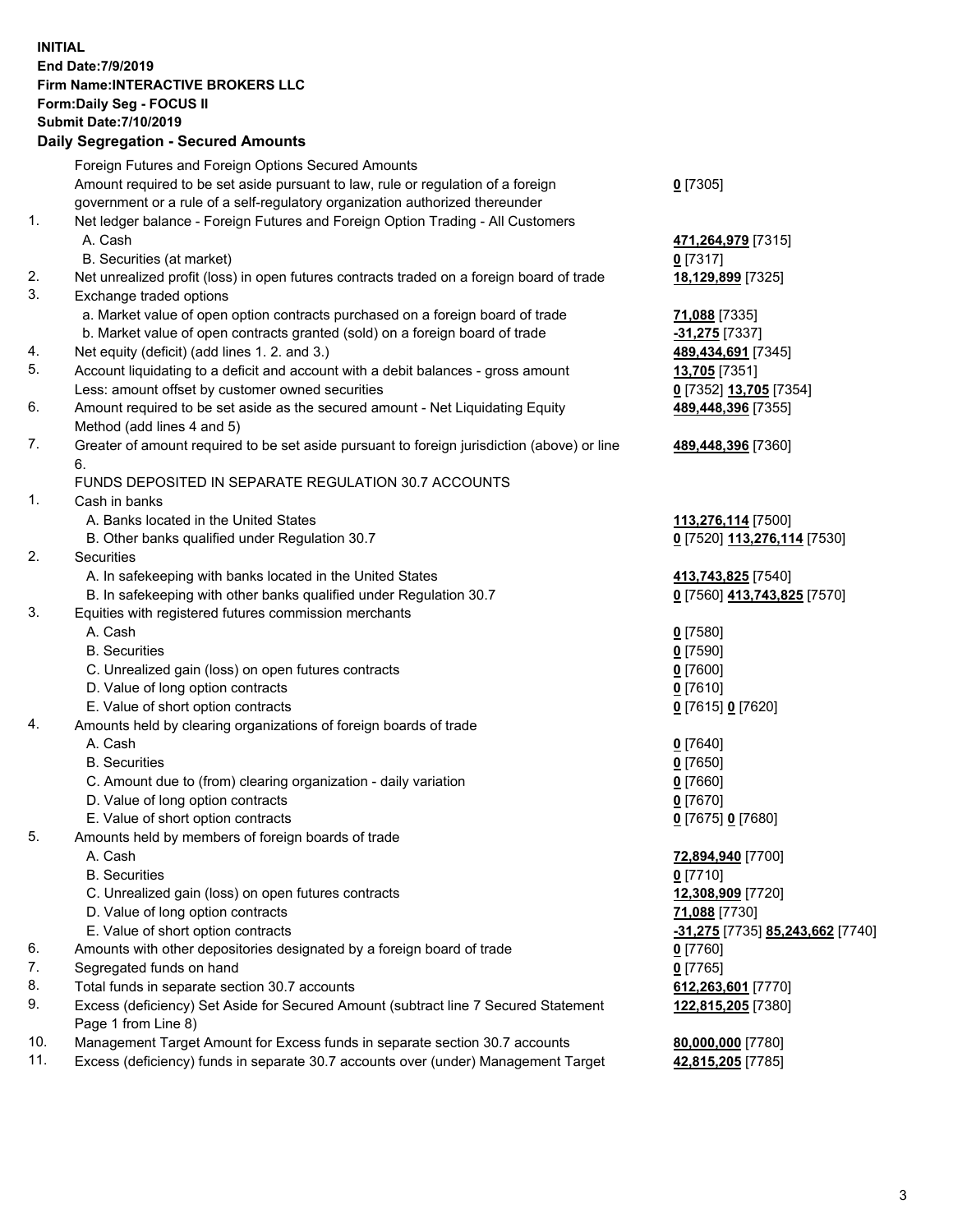**INITIAL End Date:7/9/2019 Firm Name:INTERACTIVE BROKERS LLC Form:Daily Seg - FOCUS II Submit Date:7/10/2019 Daily Segregation - Segregation Statement** SEGREGATION REQUIREMENTS(Section 4d(2) of the CEAct) 1. Net ledger balance A. Cash **4,014,968,757** [7010] B. Securities (at market) **0** [7020] 2. Net unrealized profit (loss) in open futures contracts traded on a contract market **-37,282,162** [7030] 3. Exchange traded options A. Add market value of open option contracts purchased on a contract market **174,396,862** [7032] B. Deduct market value of open option contracts granted (sold) on a contract market **-219,054,737** [7033] 4. Net equity (deficit) (add lines 1, 2 and 3) **3,933,028,720** [7040] 5. Accounts liquidating to a deficit and accounts with debit balances - gross amount **1,224,878** [7045] Less: amount offset by customer securities **0** [7047] **1,224,878** [7050] 6. Amount required to be segregated (add lines 4 and 5) **3,934,253,598** [7060] FUNDS IN SEGREGATED ACCOUNTS 7. Deposited in segregated funds bank accounts A. Cash **831,912,290** [7070] B. Securities representing investments of customers' funds (at market) **2,051,099,475** [7080] C. Securities held for particular customers or option customers in lieu of cash (at market) **0** [7090] 8. Margins on deposit with derivatives clearing organizations of contract markets A. Cash **8,150,581** [7100] B. Securities representing investments of customers' funds (at market) **1,288,118,847** [7110] C. Securities held for particular customers or option customers in lieu of cash (at market) **0** [7120] 9. Net settlement from (to) derivatives clearing organizations of contract markets **723,614** [7130] 10. Exchange traded options A. Value of open long option contracts **174,313,894** [7132] B. Value of open short option contracts **-219,022,561** [7133] 11. Net equities with other FCMs A. Net liquidating equity **0** [7140] B. Securities representing investments of customers' funds (at market) **0** [7160] C. Securities held for particular customers or option customers in lieu of cash (at market) **0** [7170] 12. Segregated funds on hand **0** [7150] 13. Total amount in segregation (add lines 7 through 12) **4,135,296,140** [7180] 14. Excess (deficiency) funds in segregation (subtract line 6 from line 13) **201,042,542** [7190] 15. Management Target Amount for Excess funds in segregation **155,000,000** [7194]

16. Excess (deficiency) funds in segregation over (under) Management Target Amount Excess

**46,042,542** [7198]